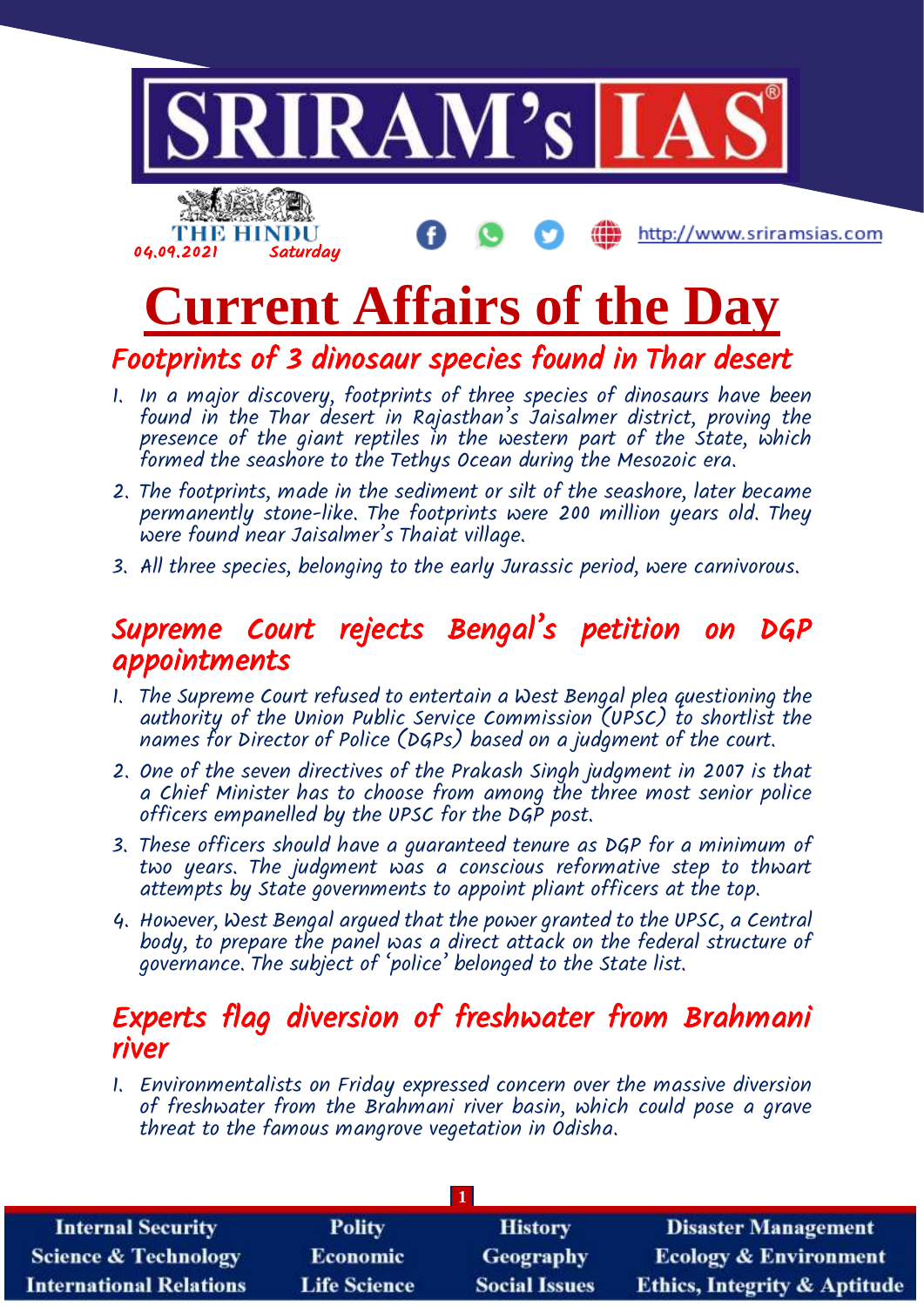

3. Mangroves grow in brackish water. Proportionate freshwater flows from the Brahmani river basin and the Kharasrota river keep the salinity level of the water along the shore down. The brackish water becomes ideal for the mangroves to grow and stay healthy.



| <b>Internal Security</b>        | <b>Polity</b>       | <b>History</b>       | <b>Disaster Management</b>              |
|---------------------------------|---------------------|----------------------|-----------------------------------------|
| <b>Science &amp; Technology</b> | <b>Economic</b>     | <b>Geography</b>     | <b>Ecology &amp; Environment</b>        |
| <b>International Relations</b>  | <b>Life Science</b> | <b>Social Issues</b> | <b>Ethics, Integrity &amp; Aptitude</b> |

 $\overline{2}$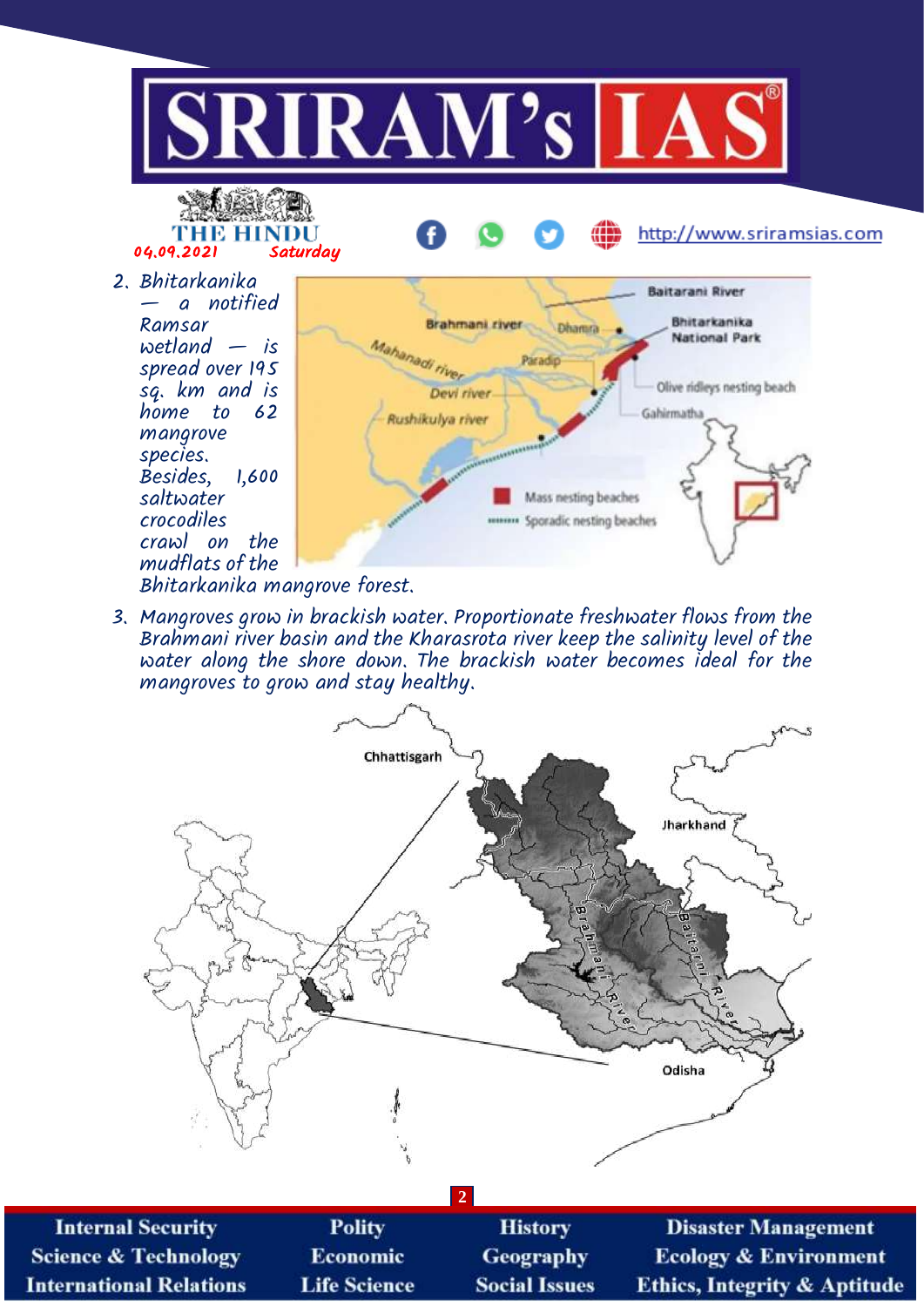

#### Guzzler industries

- 1. The Wildlife Society of Orissa (WSO), an environmental pressure group, had drawn public attention to the excess water allocation for industries, which is likely to reduce freshwater discharge to the sea.
- 2. The Talcher-Angul coal mines, steel and power plants as well as the Kalinganagar steel and power hub are drawing enormous quantities of fresh water from the Brahmani river.
- 3. The reduction in water flow would lead to drastic changes in the water regime of the Bhitarkanika mangroves. The Sunderbans mangrove forest was drastically affected after the Farraka barrage was commissioned.
- 4. Stating that the lack of normal flow of freshwater would increase saline ingression upstream, the WSO secretary said it would affect the local flora and fauna as well as the livelihoods of the farmers and fishermen.
- 5. Besides, there could be a quantum increase in the man–crocodile conflict since the estuarine crocodiles would leave the core sanctuary area and migrate upstream once salinity increases.

| Practice<br>MCQS | QI. Consider the following statements<br>1. Bhitarkanika National Park is in the state of Odisha<br>2. Coastal sites near this park are famous for mass nesting |
|------------------|-----------------------------------------------------------------------------------------------------------------------------------------------------------------|
|                  | of olive ridley sea turtles<br>Which of the above statements is/are correct?                                                                                    |
|                  | a. I only<br>b. 2 only                                                                                                                                          |
|                  | c. Both I and 2<br>d. Neither I nor 2                                                                                                                           |

## FSDC asks regulators to keep a steady vigil on the financial sector

1. The high-level FSDC headed by Finance Minister discussed a host of issues concerning the economy and underlined the need for keeping a continuous vigil on the financial sector by the government as well as different regulators.

| <b>Internal Security</b>        | Polity              | <b>History</b>       | <b>Disaster Management</b>              |
|---------------------------------|---------------------|----------------------|-----------------------------------------|
| <b>Science &amp; Technology</b> | <b>Economic</b>     | <b>Geography</b>     | <b>Ecology &amp; Environment</b>        |
| <b>International Relations</b>  | <b>Life Science</b> | <b>Social Issues</b> | <b>Ethics, Integrity &amp; Aptitude</b> |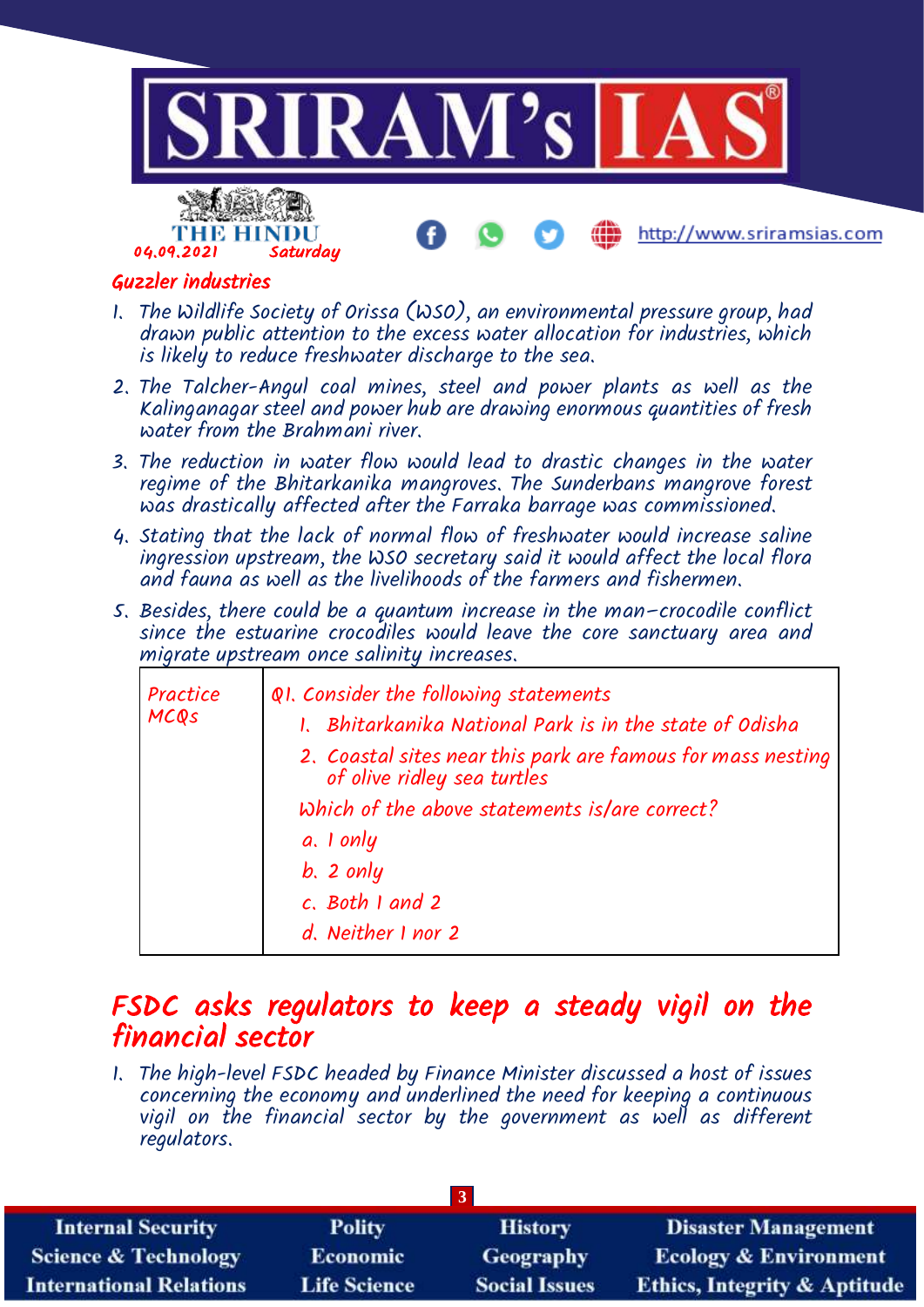

- 2. The Financial Stability and Development Council (FSDC) meeting was attended by various financial sector regulators, including RBI Governor Shaktikanta Das.
- 3. The meeting deliberated on various mandates of the FSDC such as financial stability, financial sector development, inter-regulatory coordination, financial literacy, financial inclusion, and macro-prudential supervision of the economy including the functioning of large financial conglomerates.
- 4. The council also discussed issues relating to the management of stressed assets, strengthening institutional mechanism for financial stability analysis, a framework for resolution of financial institutions and issues related to IBC, banks' exposure to various sectors and government, data sharing mechanisms of government authorities, internationalisation of the Indian rupee and pension sector related issues.

#### Financial Stability and Development Council

- 1. The Financial Stability and Development Council (FSDC) is a non-statutory apex council under the Ministry of Finance constituted by the Executive Order in 2010. The Raghuram Rajan Committee (2008) on financial sector reforms first proposed the creation of FSDC.
- 2. It is chaired by the Finance Minister and its members include the heads of all Financial Sector Regulators (RBI, SEBI, PFRDA & IRDA), Finance Secretary, Secretary of Department of Economic Affairs (DEA), Secretary of Department of Financial Services (DFS), and Chief Economic Adviser.
- 3. In 2018, the government reconstituted FSDC to include the Minister of State responsible for the Department of Economic Affairs (DEA), Secretary of Department of Electronics and Information Technology, Chairperson of the Insolvency and Bankruptcy Board of India (IBBI) and the Revenue Secretary.

## RIL targets 100 GW from renewables by 2030

- 1. Reliance Industries will create or enable capacity to generate at least 100 gigawatts of electricity by 2030 from renewable sources, which can be converted into carbon-free green hydrogen, its chairman Mukesh Ambani said as he outlined a '1-1-1 vision' to bring down the cost of hydrogen to under \$1 for one kg in one decade.
- 2. The focus on generating electricity from renewable sources of energy such as solar and wind will help cut carbon emissions in the world's third-largest greenhouse gas emitter.

| <b>Internal Security</b>        | Polity              | <b>History</b>       | <b>Disaster Management</b>              |
|---------------------------------|---------------------|----------------------|-----------------------------------------|
| <b>Science &amp; Technology</b> | <b>Economic</b>     | Geography            | <b>Ecology &amp; Environment</b>        |
| <b>International Relations</b>  | <b>Life Science</b> | <b>Social Issues</b> | <b>Ethics, Integrity &amp; Aptitude</b> |